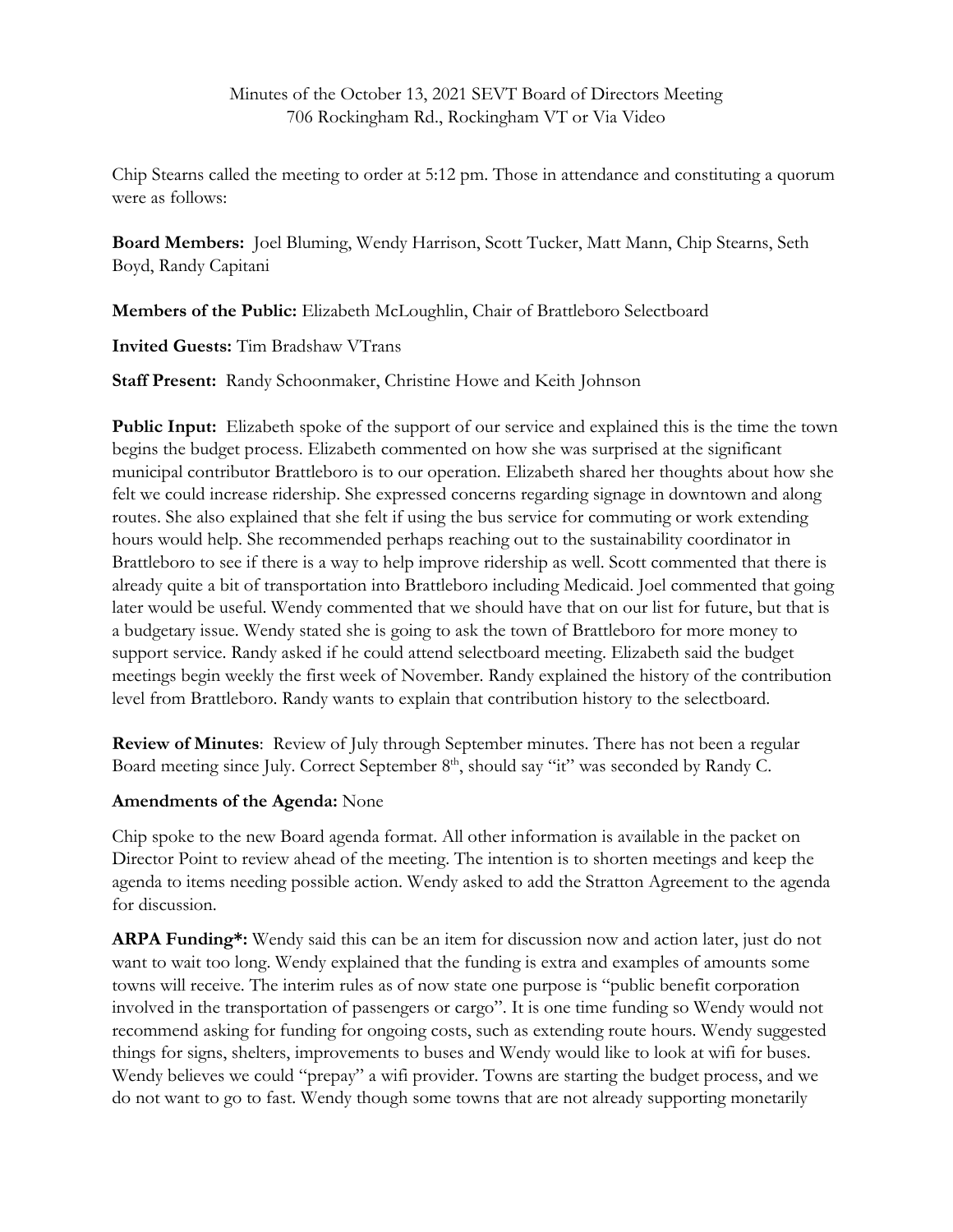could use these funds and maybe they would see benefit to sustain the funding after ARPA funding is exhausted. Christine explained that the wifi cost would include ongoing data charges. The hotspot units would be between \$75 and \$200 per unit, depending on the unit purchased. Christine stated that 30 buses, approximately half the fleet, would then have ongoing data plan charges of fifty per month, per bus, or approximately one thousand five hundred per month. That would be a yearly cost of eighteen thousand a year. Discussion ensued surrounding other ideas for the funding. Tim explained our funding was not ARPA funds from VTrans. Tim explained that our grant funding is nothing additional, it is just a different funding source. Tim explained it is not additional funding, just reducing the local match burden. Scott was asking what that dollar amount our local match would have been. Keith and Tim would have to calculate that amount. Randy explained that this fiscal year is completely different in the funding formulas. Chip asked what the board wishes for ARPA requests. Randy C recommended a list of towns to go speak with, as a starting point. Matt Mann supports continuing to look at what we should ask for from ARPA funding. **Randy C made a motion to the board to create a two- or three-person subcommittee to come up with solid recommendations for applying to towns for a portion of ARPA funding, Wendy seconded. Motion passed 7-0** Members include Matt Mann as alternate, Wendy Harrison, and Christine Howe. Wendy Harrison would be the chair of that committee.

**Bus Shelters and Signage\*:** Chip explained that Colin Bratton from Windham Regional Transportation Coordinator will begin to study bus stops and signage. There is some data from that study. Randy also presented all the different styles of schedules, and signs that are already on routes. There should be a round MOOver sign and schedule holder at the stops. It was noted the north routes from Rockingham must be updated to remove the crtransit.org web address. Randy presented costs to make changes as recommended from Wendy and Colin's input. Randy also noted that there were web site changes and those are completed. Wendy stated we need to have a short-term plan and a long-term plan. The long-term plan should be based on what VTrans and Windham Regional study shows. Wendy found it alarming that there is no signs on the new section for the Blue Route. The main shelter on main street had a sign with a map, but the new shelter only has a schedule, just no more map, thus the information was less after the change. Wendy feels certain stops should have good maps. Chip suggested if a shelter plexiglass panel that is the map of the system, so one large system map as a panel of the shelter. Wendy expressed concerns, that although all the work on the web site was completed, she still feels that it should not be two separate systems. She would like to see the routes listed with town names, instead of southeast Vermont. Chip said there should be three clicks to get to where you want to go on a web page. Chip asked if anyone wanted to motion to instruct the CEO to update signs as and when available any that reference old web site or round Current sign will be replaced. Wendy asked to touch base in more detail on the signs in Brattleboro. Seth commented this is two topics, one is a sign conversation, and one is a web site conversation. Seth also noted he is against more signage and would prefer less with electronic information available. Chip noted a QR code that people could scan, and all the maps and information would populate from the code. Seth and Randy asked Tim what is happening around the region, which is some of the focus of the study Windham Regional is conducting. Christine clarified that not all locations will allow MOOver signs to be placed. Wendy noted staff had the authority of this level of operation spending. Chip noted no motion needed.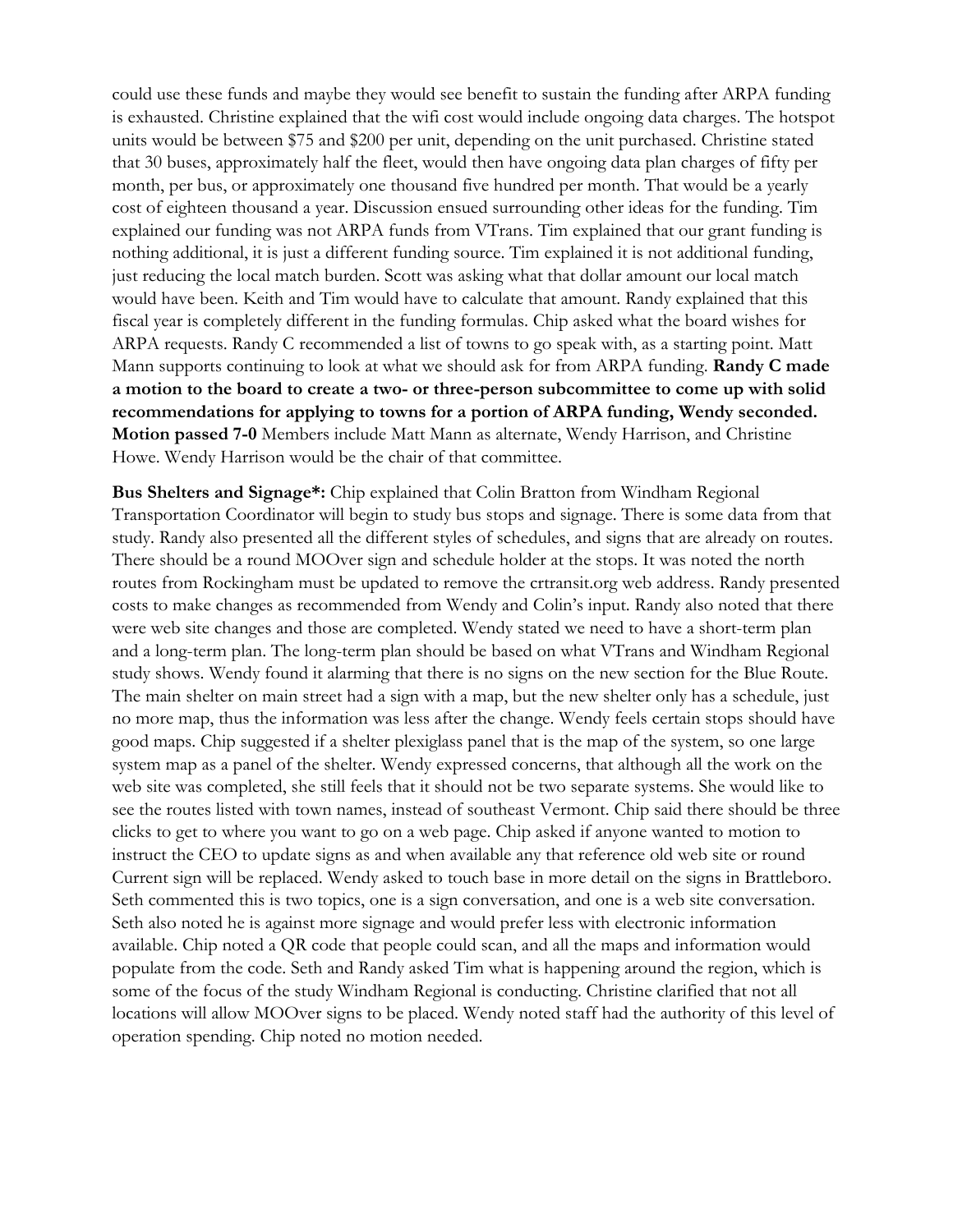**Board Retreat Planning:** Seth asked if there had been any board retreats, and Chip noted that there has not been one. Seth asked for definition of retreat. Chip stated a board in depth in personal communication between board members about the organization and the board itself. Randy C noted it would be counterproductive to do a board retreat until after the state completes the review of the system. Chip and Seth agree with that, and we would revisit the topics of a retreat and timing once the state review is completed. Seth asked to have that on the agenda in the spring to revisit.

**Additional Short-Term Committees\*:** Chip added this to agenda based on the information that came out of CEO review.

**a. By-Laws** Chip has noted some language in by laws as well to redline the references to two divisions and two general managers. Seth noted we would need a committee to look at the bylaws. Chip would like this to be done with emails and be on the November agenda. Randy C would be willing to be on the by law committee, as is Seth. The committee would include Seth, Randy C, Randy S and Chip. This will be on the November agenda.

**b. Mission Statement** Seth expressed his opinion that this would be discussed at the board retreat in the spring.

**c. CEO Job Description and Responsibilities** Wendy asked if Randy S would like this reviewed. Randy S asked if the board reviewed his job description recently and if the board felt it was sufficient then there would be no changes requested from the CEO point of view. Chip noted the only significant change would be it reads with two general managers, and two divisions, and we are one now. In terms of the script, it needs to modify to be more where are at now, but the doc does not need to be changed. Chip has a redlined version, will share with the board and CEO. This will be on November agenda.

**d. Strategic Plan Review** Seth expressed his opinion that this would be discussed at the board retreat in the spring.

**Electric Buses:** Chip noted the information is in the packet for the board to review and requested Randy to summarize the information for the board. Randy would ask for the board to approve funding for buses and infrastructure in the spring. Randy presented a timeline and numbers and moving toward visiting with the board in the spring. Randy asked the board to approve him to pursue information surrounding infrastructure improvements. Chip noted you do not need board approval to research the infrastructure information. Tim thanked Randy and the board for moving it forward.

**a. Stratton Agreement:** Chip stated this was added for an agreement for Stratton service to Manchester. Randy thanked Seth for the help, and this week we have had a flurry of activity. Randy discussed what happened this week. Stratton should take the lead on the publicity. Stratton is fully funding this route. We discussed the connections with Marble Valley and GMCN and Randy will discuss this with the other transit providers in more detail after the contract is approved. Randy noted we wanted this to get to contract form before we discussed further with the other providers and the town of Manchester. Seth confirmed that there has been a fast flurry of details this week, noting that it will be great for employees as well as public. Stratton sees this as community support. Seth noted that the hope is that this will give a jump to the Route 30 study, and maybe that leg will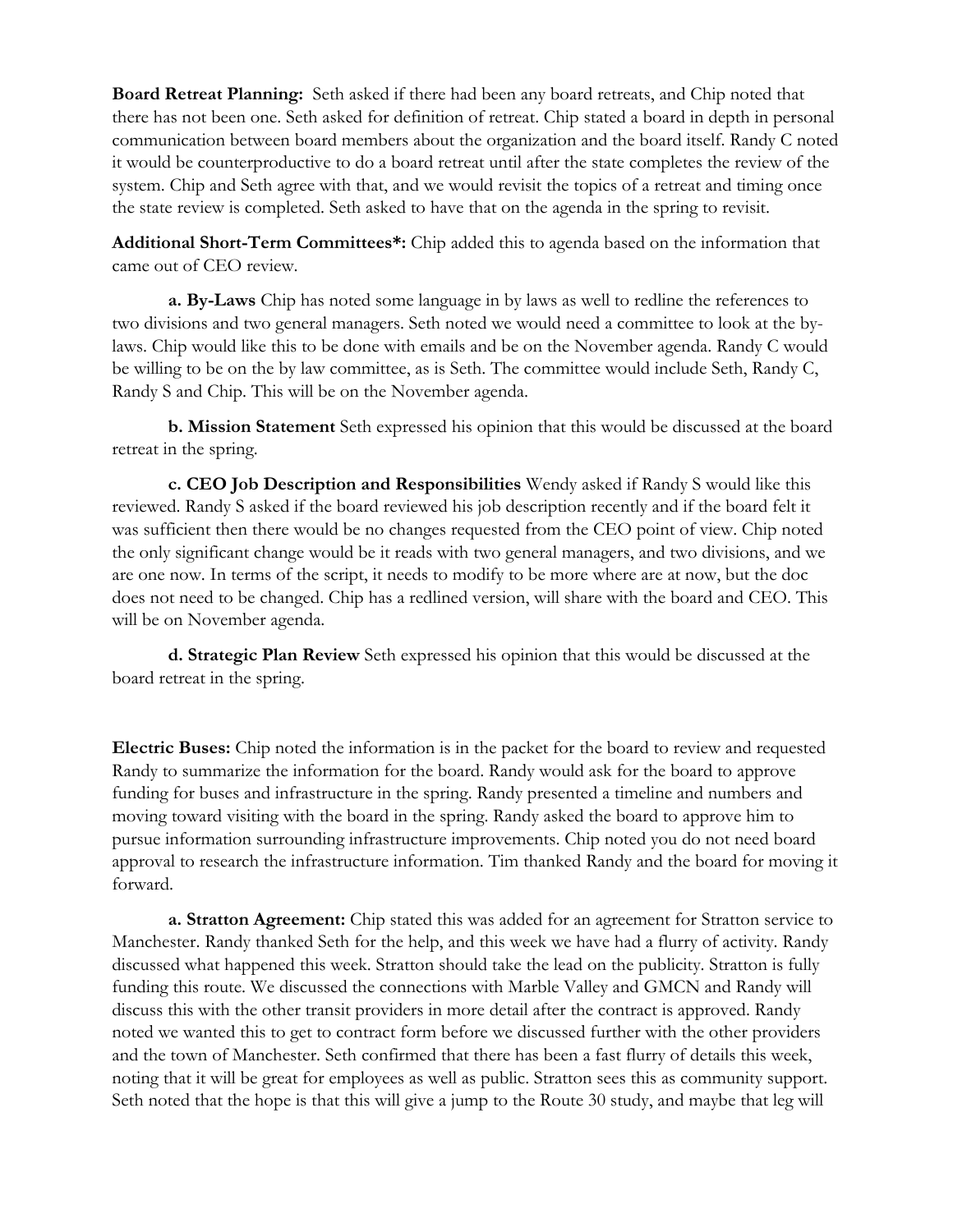happen next year so that will then connect to Brattleboro. Randy discussed the dates starting mid November, which is less than thirty days away. Randy placed in the board packet there is a sample of an agreement we have with all our partners that we would just adjust for Stratton. Wendy said it sounds great. Wendy stated that this is a huge contract, and the by-laws state the board approves contracts therefore she feels the board must go by that. Wendy said, we can have a special meeting, or approve it at our next meeting. Wendy feels it has to be done according to the bylaws, and legally so there are not any sort of issues. Randy S said the bylaws state the board meets annually to tell the CEO how big of a contract he would need board approval for and that has not happened. Randy stated we cannot wait to do that, so if the board feels that way, we should let Seth know now that it is not going to happen. Randy asked at what point is he allowed to execute a contract that has been given to twenty other people. Wendy argued the amounts are different, even though the language is the same. Chip asked Seth to recuse himself from voting. **Chip made a motion the board authorize Randy S to sign the contract or whatever agreement is necessary to commence business with Stratton Mountain to Manchester as authorized through the state of Vermont already, Randy C seconded the motion**. Wendy stated that she completely wants this to happen, but because there is variability in the contract amount, she feels it is too much variability to approve without knowing the amount. Therefore, Wendy cannot support that because of a process reason, not because of the product. Wendy would go to a special meeting. Chip asked if we added the language approve based on ninety dollars an hour does that solve the problem for Wendy's concerns. Wendy repeated "the board has to approve contracts" we know that. Discussion ensued surrounding the interpretation of the language in the bylaws. Randy S noted it stated the board authorizes the level the CEO can approve the contracts. Wendy said she feels that is not what the interpretation means. Randy C stated he does not care about the details, and it is either voted yes or no. Wendy said that we know that we have an obligation as the board, and we need to take it seriously. Matt said it is a valid point, we are either going to follow the by law, and if not, we should just "chuck them out the window". Randy S asked Chip what his reading of the bylaws stated. Chip said that as the motion reads it is authorizing Randy S to sign a contract. Does it need to say authorize to sign the contract on behalf of the board, if you want that language in there. Chip noted all of the agreements have been signed, and the one example in the packet is signed by Christine. Wendy said she would question those signed by Christine as well. Wendy stated again the board needs to approve all contracts. Scott read article 5d in the by laws, and as stated the board has not followed the language. **Scott said there is a motion on the floor, let's call it. The motion had the added language "at ninety dollars per hour times the hours of service."** Wendy reiterated "approve all contracts" Chip said a motion is on the table and has been called. Chip asked with the motion in mind all of those in favor, signify by saying I. **As there was a three-to-three tie vote on the Stratton contract it failed to get a majority and thus did not pass or fail, with Wendy Matt and Joel voting against, Seth abstained, Chip, Scott and Randy C voting for**. Chip then noted that when there is an agreement ready the board will be notified of an emergency meeting, and we will need five for a quorum. Wendy wants to consult an attorney. Wendy, Matt and Randy engaged in discussion to see if the board could set a limit now, so this does not continue to happen. Wendy continued to push back. Keith asked if the board needed to approve a copier contract. Wendy stated well then, the board approves a budget then they should set a dollar amount limit on what needs to come to the board. Christine said that is exactly what Randy just asked you to do and you said no to doing that. Wendy said that in general it should work like that, but we could read the by laws both ways. Matt stated that there will be a special meeting. Randy asked that the special